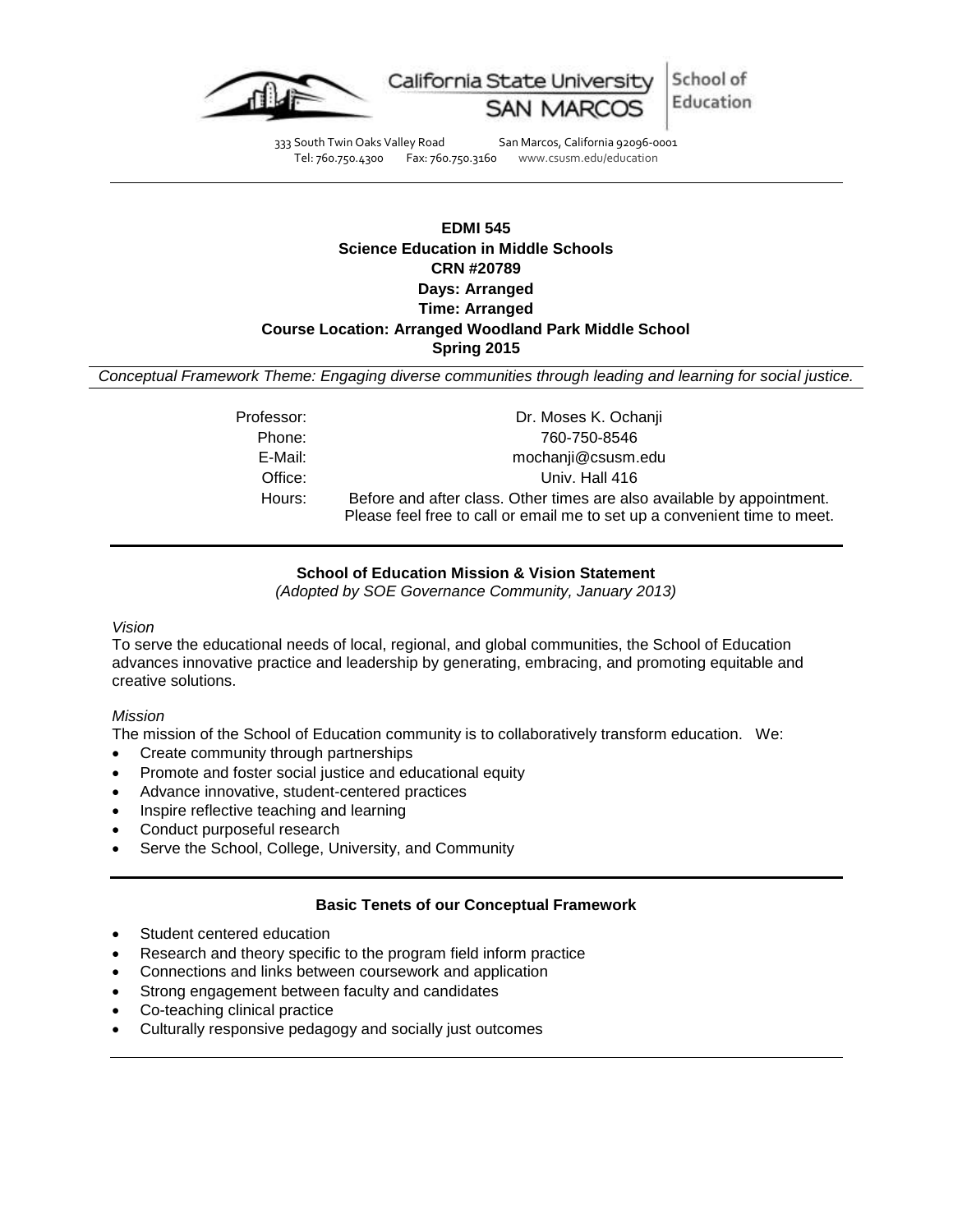#### **Table of Contents**

#### **COURSE DESCRIPTION**

<span id="page-1-0"></span>This course focuses on developing an understanding of theory, methodology, and assessment of science in self-contained or departmentalized settings in integrated and inclusive middle level classrooms. *This course is aligned with California's SB 2042 Standards* and it is designed to provide a comprehensive overview of the objectives, skills, concepts, experiments, materials, and methods necessary to teach science to elementary and middle school children. A series of team activities will provide you with firsthand experiences in these areas. This course focuses on instructional methods, techniques, materials, lesson planning, curriculum development, organization and assessment in science. The integration of curricular areas is addressed. Methods of cross-cultural language and academic development will be integrated into the course.

#### **Course Prerequisites**

<span id="page-1-1"></span>Admission to a Multiple Subject/CLAD Teacher Credential Middle Level Program.

#### **Course Objectives**

<span id="page-1-2"></span>By the end of this course, students should be able to:

- 1. Demonstrate proficiency with inquiry skills of observing, measuring, inferring, classifying, predicting, verifying predictions, hypothesizing, isolating variables, interpreting data, and experimenting.
- 2. Identify exemplary materials (curriculum kits, science programs, textbooks, equipment, technology, ancillary materials) appropriate for elementary and Middle school children.
- 3. Demonstrate knowledge and understanding of the California Science Framework, the California Health Framework, the California Health Education Content Standards and the National Science Education Standards
- 4. Demonstrate an understanding of the physical, earth and life science concepts included in the K-8 California Science Content Standards, and how to design lessons to teach the concepts.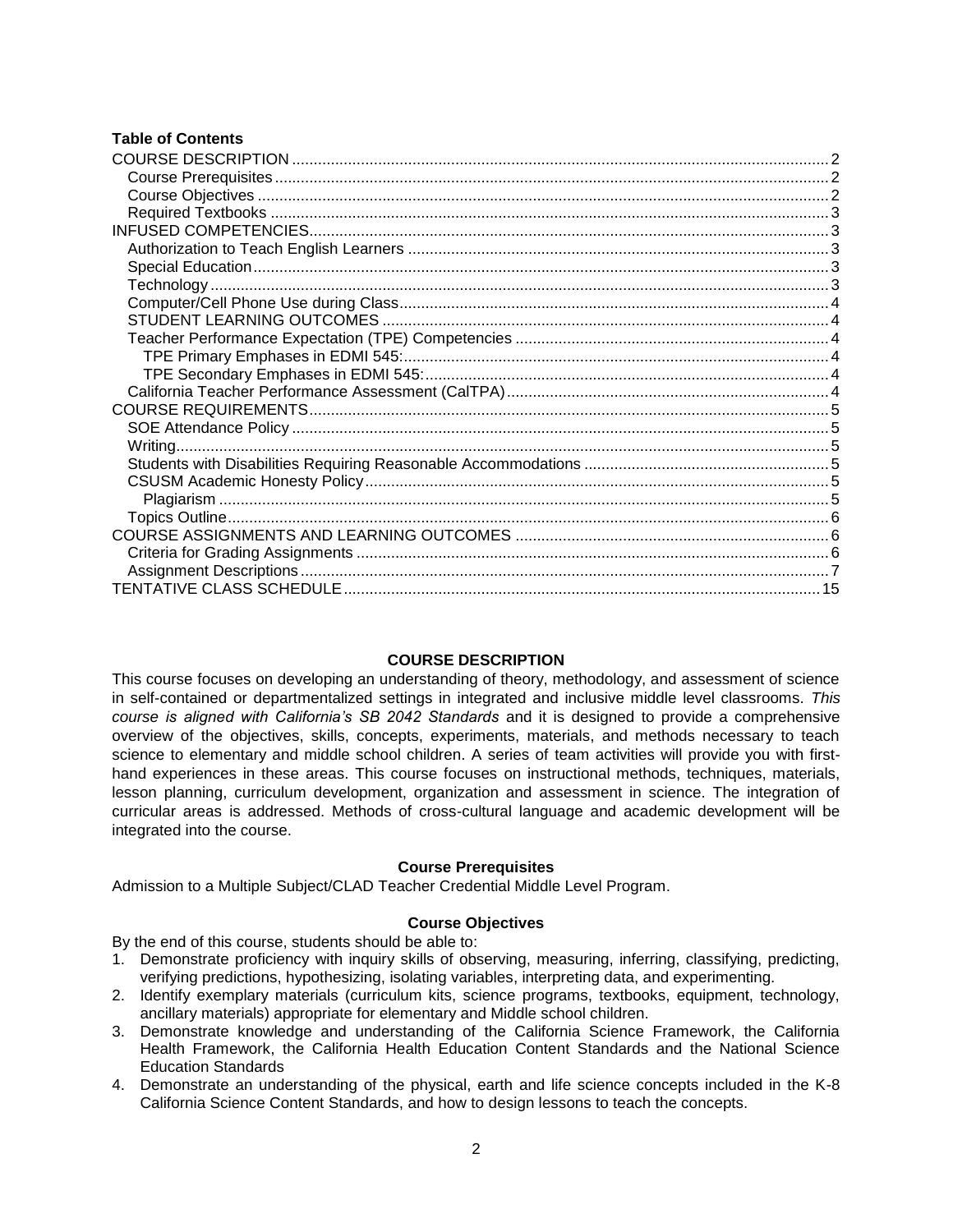- 5. Demonstrate an understanding of the Health Education Standards for California Public Schools and their connection/application to science content standards.
- 6. Use the Learning Cycle Model of instruction to teach science in a contemporary manner.
- 7. Use technology in elementary and middle school science teaching.
- 8. Demonstrate confidence in leading and performing investigations designed to teach science concepts, science process skills, and scientific attitudes.
- 9. Use authentic methods of assessment to evaluate student learning of science concepts and processes.
- 10. Design an integrated science web quest.

Practice strategies to include all students in science (linguistically and culturally diverse, students with disabilities and other students with special needs).

#### **Required Textbooks**

- <span id="page-2-0"></span> Friedl, A.E. & Koontz, T.Y. (2005). *Teaching Science to Children. An Inquiry Approach, 6 th Ed.* NY: McGraw-Hill. **PLEASE BRING TO EACH CLASS**
- California Department of Education (1998). *Science Content Standards for California Public Schools.* Sacramento, CA: CDE. **http://www.cde.ca.gov/BE/ST/SS/documents/sciencestnd.pdf PLEASE BRING TO EACH CLASS (5-8)**
- California Department of Education (2003). *Science Framework for California Public Schools.*  Sacramento, CA: CDE. h**ttp://www.cde.ca.gov/ci/cr/cf/documents/scienceframework.pdf**
- National Academy of Science (2013). [Next Generation Science Standards:](http://www.nap.edu/openbook.php?record_id=18290) For States, By States. National D.C.: Academy of Sciences. Available at [http://www.nap.edu/catalog/18290/next](http://www.nap.edu/catalog/18290/next-generation-science-standards-for-states-by-states)[generation-science-standards-for-states-by-states](http://www.nap.edu/catalog/18290/next-generation-science-standards-for-states-by-states)
- California Department of Education (2008). *Health Education Content Standards for California Public Schools.* Sacramento, CA: CDE. **http://www.cde.ca.gov/be/st/ss/documents/healthstandmar08.pdf**
- *Other handouts will be distributed in class or through Cougar Courses.*

# **INFUSED COMPETENCIES**

#### **Authorization to Teach English Learners**

<span id="page-2-2"></span><span id="page-2-1"></span>This credential program has been specifically designed to prepare teachers for the diversity of languages often encountered in California public school classrooms. The authorization to teach English learners is met through the infusion of content and experiences within the credential program, as well as additional coursework. Students successfully completing this program receive a credential with authorization to teach English learners. (Approved by CCTC in SB 2042 Program Standards, August 02))

#### **Special Education**

<span id="page-2-3"></span>Consistent with the intent to offer a seamless teaching credential in the College of Education, this course will demonstrate the collaborative infusion of special education competencies that reflect inclusive educational practices.

#### **Technology**

<span id="page-2-5"></span><span id="page-2-4"></span>This course infuses technology competencies to prepare candidates to use technologies, emphasizing their use in both teaching practice and student learning.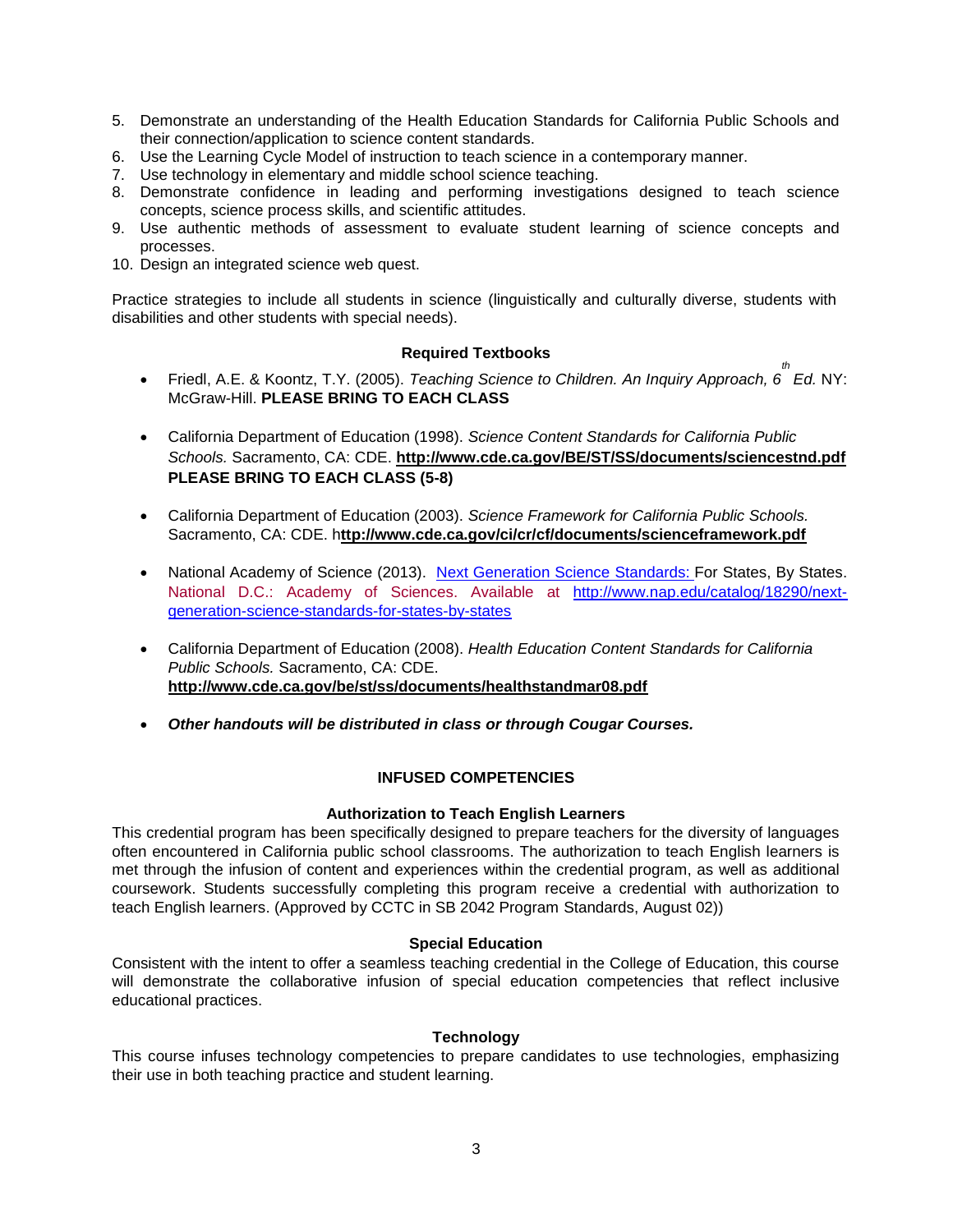#### **Computer/Cell Phone Use during Class**

You are welcome to use a laptop computer in class when working on in-class assignments. The use of computers for taking notes is discouraged because most students find it disruptive when they are focusing listening to presentations and can hear keyboarding in the classroom. Please use cell phones, computers or other personal electronic devices to text, check email, or conduct personal business OUTSIDE of class. Your kind consideration is greatly appreciated by all!

# **STUDENT LEARNING OUTCOMES**

### **Teacher Performance Expectation (TPE) Competencies**

<span id="page-3-1"></span><span id="page-3-0"></span>The course objectives, assignments, and assessments have been aligned with the CTC standards for the Multiple Subject Credential. This course is designed to help teachers seeking a California teaching credential to develop the skills, knowledge, and attitudes necessary to assist schools and districts in implementing effective programs for all students. The successful candidate will be able to merge theory and practice in order to realize a comprehensive and extensive educational program for all students.

### <span id="page-3-2"></span>**TPE Primary Emphases in EDMI 545:**

- TPE 1a-Subject Specific Pedagogical Skills for MS Teaching Assignments (Science)
- TPE 5-Student Engagement

### <span id="page-3-3"></span>**TPE Secondary Emphases in EDMI 545:**

- TPE 4-Making Content Accessible
- TPE 7-Teaching English Learners
- TPE 9-Instructional Planning
- TPE 14-Educational Technology in Teaching and Learning

# **California Teacher Performance Assessment (CalTPA)**

<span id="page-3-4"></span>Beginning July 1, 2008 all California credential candidates must successfully complete a state-approved system of teacher performance assessment (TPA), to be embedded in the credential program of preparation. At CSUSM this assessment system is called the CalTPA or the TPA for short.

To assist your successful completion of the TPA, a series of informational mediasites are provided over the course of the program. Your review of TPA mediasites will greatly contribute to your success on the assessment.

Additionally, SOE classes use common pedagogical language, lesson plans (lesson designs), and unit plans (unit designs) in order to support and ensure your success on the TPA and more importantly, in your credential program.

The CalTPA Candidate Handbook, TPA calendar, and other TPA support materials can be found on the SOE website provided at the website provided:

<http://www.csusm.edu/coe/CalTPA/CalTPA.html>

#### **Assessment of Professional Dispositions**

Assessing a candidate's dispositions within a professional preparation program is recognition that teaching and working with learners of all ages requires not only specific content knowledge and pedagogical skills, but positive attitudes about multiple dimensions of the profession. The School of Education has identified six dispositions – social justice and equity, collaboration, critical thinking, professional ethics, reflective teaching and learning, and life-long learning—and developed an assessment rubric. For each dispositional element, there are three levels of performance - *unacceptable*, *initial target*, and *advanced target*. The description and rubric for the three levels of performance offer measurable behaviors and examples.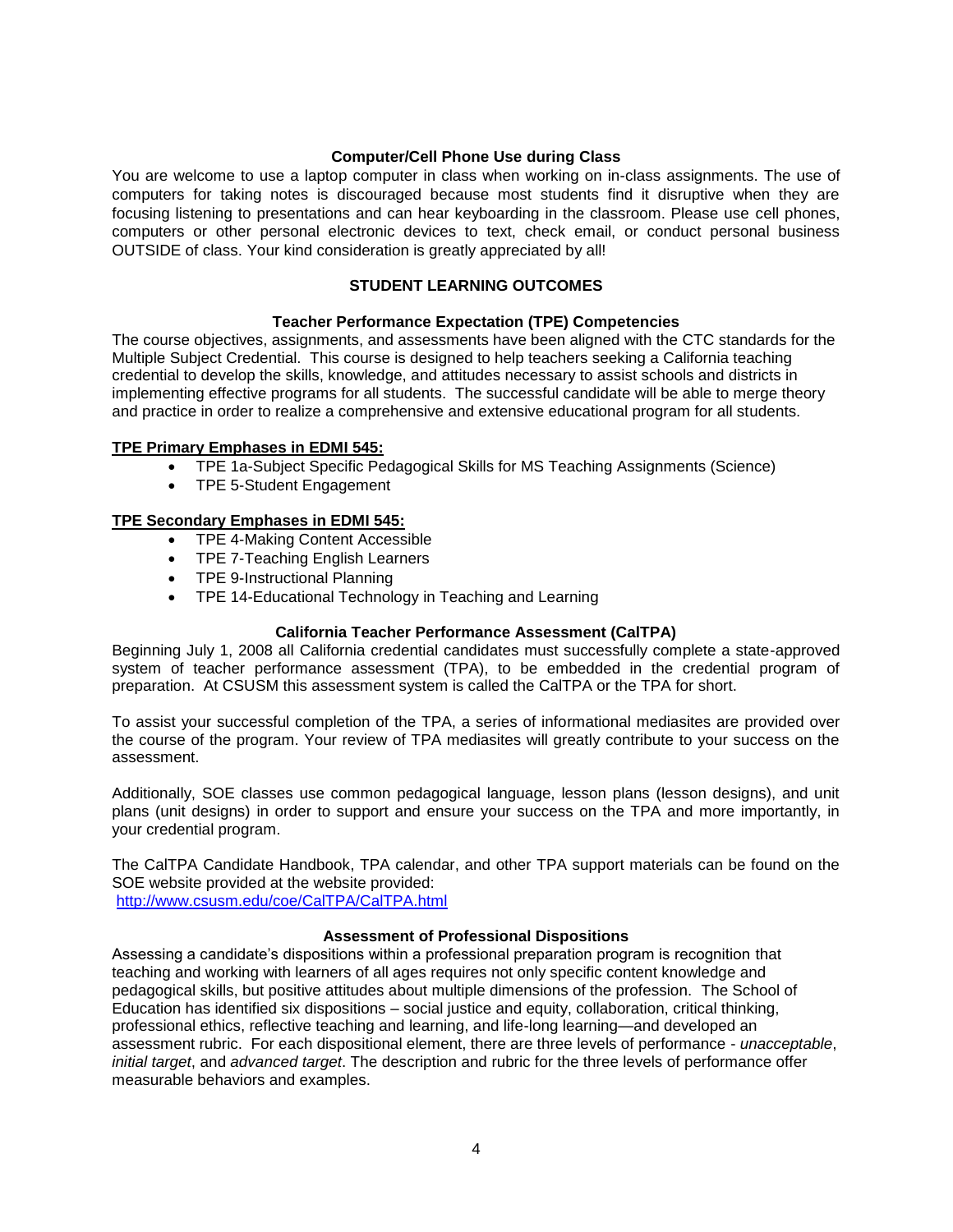The assessment is designed to provide candidates with ongoing feedback for their growth in professional dispositions and includes a self-assessment by the candidate. The dispositions and rubric are presented, explained and assessed in one or more designated courses in each program as well as in clinical practice. Based upon assessment feedback candidates will compose a reflection that becomes part of the candidate's Teaching Performance Expectation portfolio. Candidates are expected to meet the level of *initial target* during the program.

# **COURSE REQUIREMENTS**

#### **SOE Attendance Policy**

<span id="page-4-1"></span><span id="page-4-0"></span>Due to the dynamic and interactive nature of courses in the College of Education, all students are expected to attend all classes and participate actively. At a minimum, students must attend more than 80% of class time, or s/he may not receive a passing grade for the course at the discretion of the instructor. Individual instructors may adopt more stringent attendance requirements. Should the student have extenuating circumstances, s/he should contact the instructor as soon as possible.

For this class, you may miss up to one class without penalty. Each subsequent class session that you are absent from class drops your maximum final grade by 5% points. Late arrivals and early departures will affect your final grade as well. For each late arrival or early departure you will lose 2% points. A make-up assignment will be available for one missed class beyond the allowable limit (5% points for one class missed). This means that if you are absent twice and complete the makeup assignment and earn full credit points on this assignment, you may not be penalized on attendance. The makeup assignment applies to ALL absences excused or otherwise. Absences do not change assignment due dates.

#### **Writing**

<span id="page-4-2"></span>In keeping with the All-University Writing Requirement, all courses must have a writing component of at least 2,500 words (approximately 10 pages), which can be administered in a variety of ways.

#### **Students with Disabilities Requiring Reasonable Accommodations**

<span id="page-4-3"></span>Students are approved for services through the Disabled Student Services Office (DSS). This office is located in Craven Hall 4300, and can be contacted by phone at (760) 750-4905, or TTY (760) 750-4909. Students authorized by DSS to receive reasonable accommodations should meet with the instructor during office hours or of after class, in order to ensure confidentiality, in a more private setting.

### **CSUSM Academic Honesty Policy**

<span id="page-4-4"></span>"Students will be expected to adhere to standards of academic honesty and integrity, as outlined in the Student Academic Honesty Policy. All written work and oral assignments must be original work. All ideas/materials that are borrowed from other sources must have appropriate references to the original sources. Any quoted material should give credit to the source and be punctuated with quotation marks.

Students are responsible for honest completion of their work including examinations. There will be no tolerance for infractions. If you believe there has been an infraction by someone in the class, please bring it to the instructor's attention. The instructor reserves the right to discipline any student for academic dishonesty in accordance with the general rules and regulations of the university. Disciplinary action may include the lowering of grades and/or the assignment of a failing grade for an exam, assignment, or the class as a whole." In addition, all cases of academic dishonesty will be reported to the Dean of Students.

#### <span id="page-4-5"></span>**Plagiarism**

As an educator, it is expected that each student will do his/her own work, and contribute equally to group projects and processes. Plagiarism or cheating is unacceptable under any circumstances. If you are in doubt about whether your work is paraphrased or plagiarized see the Plagiarism Prevention for Students website http://library.csusm.edu/plagiarism/index.html. If there are questions about academic honesty, please consult the University catalog.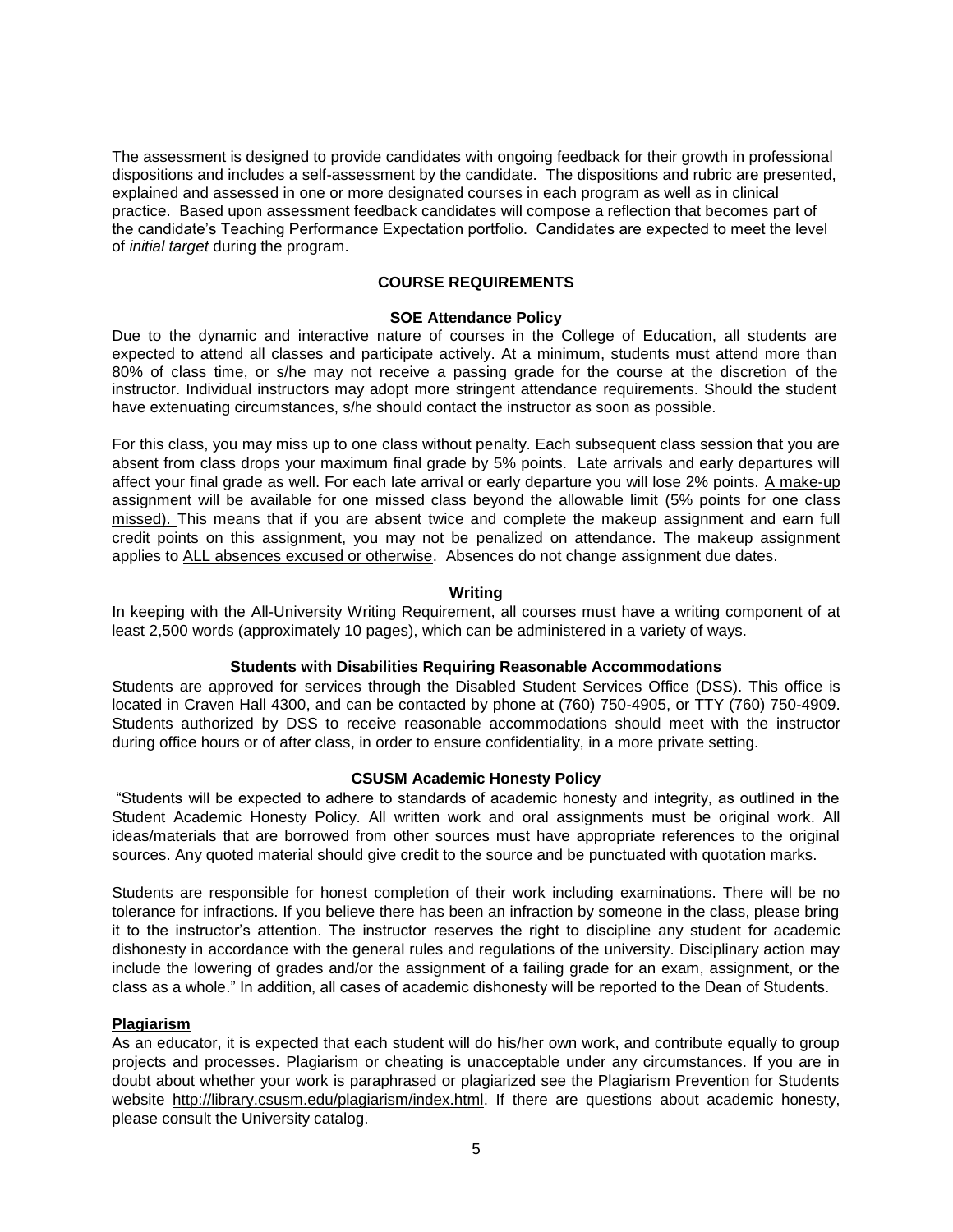### **Topics Outline**

- <span id="page-5-0"></span>• The Nature of Science
- Science Process Skills and Scientific Attitudes
- Next Generation Science Standards
- CA Science/Health Content Standards Grades 5-8
- California Science/Health Framework
- The Learning Cycle Model of Instruction (5E Lesson Plan)
- Learning Cycle Science Lesson Demonstrations
- Teaching Science to ELL Students (SDAIE Strategies)
- Teaching Science to GATE and Special Needs Students
- Authentic Assessments and Rubrics in Science
- Safety issues in Science
- Science Projects, Student Research and Science Fairs
- Infusing Technology into Science Teaching
- Infusing Writing Activities in Science Lessons
- Science Curriculum Kits and Supplementary curricula and materials
- Current Issues in Science Education

### **COURSE ASSIGNMENTS AND LEARNING OUTCOMES**

- <span id="page-5-1"></span>1. Class Participation – 5 pts
- 2. Science Concept Maps 20pts
- 3. California Science Framework and Health [Science Content Standards A](http://www.cde.ca.gov/be/st/ss/documents/sciencestnd.pdf)ctivity I, II, III 10 pts
- 4. 5E Hands-on Learning Cycle Science Lesson Plan (Groups TBD) 10pts
- 5. 5E Hands-on Learning Cycle Science Lesson Presentation (Groups TBD) 10pts
- 6. 5E Hands-on Learning Cycle Science Lesson Reflection 5pts
- 7. Science Exploration Fair (Lesson Plan, Presentation, Display Board & Reflection) (Groups TBD)– 20 pts
- 8. Technology Integration & NGSS Activity and Reflection 10 points
- 9. Integrated Science & Social Studies Unit and Webquest 10 pts
- 10. Make Up Assignment Up to 5 points for missed classes

Each student is responsible for ensuring that assignments are submitted correctly and on time. Late assignments will be penalized by a 10% point reduction each day they are late. Online assignments not correctly posted do not count as submitted and will be subjected to the late assignment policy. Keep digital copies of all assignments for your Credential Program TPE Portfolio where necessary.

#### **Criteria for Grading Assignments**

- <span id="page-5-2"></span>A. 90-100%: Outstanding work on assignment, excellent syntheses of information and experiences, great insight and application, and excellent writing.
- B. 80-89%: Completion of assignment in good form with good syntheses and application of information and experiences; writing is good.
- C. 70-79%: Completion of assignment, adequate effort, adequate synthesis of information, and application of information and experiences, writing is adequate.
- D. 60-69%: Incomplete assignment, inadequate effort and synthesis of information, writing is less than adequate.

The above criteria will be applied in conjunction with specific assignment rubrics. Points earned will determine grades:

$$
A = 93-100 \qquad A - 90-92 \qquad B + 87-89 \qquad B = 83-86 \qquad B - 80-82
$$
\n
$$
C + 87-79 \qquad C = 73-76 \qquad C - 87-72 \qquad D = 60-69 \qquad F = 0-59
$$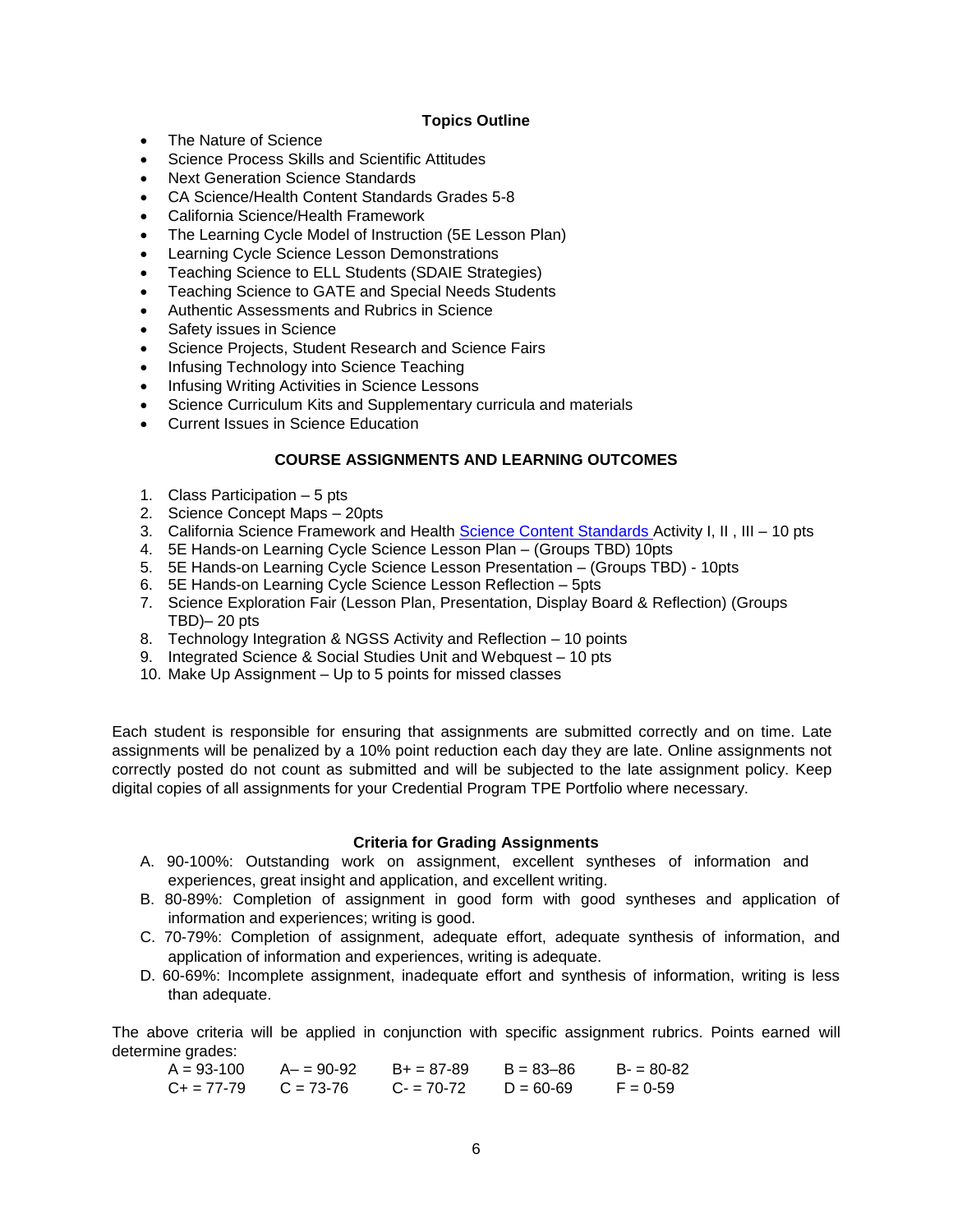# **Assignment Descriptions**

# <span id="page-6-0"></span>**1. Class Participation and Collaboration: 5%**

Teacher education is a professional preparation program and students will be expected to adhere to standards of dependability, professionalism, and academic honesty. Grading will include a component of "professional demeanor." Students will conduct themselves in ways that are generally expected of those who are entering the education profession, including the following:

- On-time arrival to all class sessions and attendance for the entire class period
- Advance preparation of readings and timely submission of assignments
- A positive attitude at all times
- Active participation in all class discussions and activities
- Respectful interactions with the instructor and other students in all settings
- Carefully considered, culturally aware approaches to solution-finding

**Class Discussions and Participation:** Students will engage in active learning each class session, and will be expected to actively participate. You may lose points for lack of participation based on the following criteria:

- Do you participate in class discussions productively, sharing your knowledge and understandings?
- Do you interact productively with your peers, taking on a variety of roles (leader, follower, etc.)?
- Do you contribute appropriately to group work—do you "do your share"?
- Are you able to accept others' opinions?
- Are you supportive of others' ideas?
- Do you support your peers during their presentations?
- Can you monitor and adjust your participation to allow for others' ideas as well as your own to be heard?

# **2. Science Concept Maps – 20% points - See class schedule for due dates**

Assigned readings from the course text provide an important foundation for your increasing understanding of science content and how to effectively teach science. Three or four chapters from the course text *Teaching Science to Children: An Inquiry Approach*, will be designated for reading on specific class meeting (see class schedule for chapter assignment). To demonstrate your comprehension of the readings, and assist you with meaningful class participation, you are asked to respond to specific science content-related reading assignments by completing a reading accountability journal entry in the form of a Concept Map. The concept map will be due at the beginning of class on the dates corresponding to the date the readings are assigned. You will only receive credit points if the concept map is completed by the start of class on date indicated in the schedule.

You will choose one of these chapters and read it to develop an in-depth understanding of its contents. For the chosen chapter, you will prepare a concept map (that has 20-25 concepts with linking words), using correct **concept mapping procedures**. The concept maps should be generated using a concept mapping software of your choice. Some recommended software include; Inspiration (Available on all public university student computers, on ipads and at [www.inspiration.com\)](http://www.inspiration.com/). Other free concept mapping software is available through common internet search tools. You must print and bring a copy of your concept map to class. Put your name, chapter and date when the reading was assigned at the top of each page. You will be asked to share your concept maps with your peers at the beginning of each class session. You should be prepared to share in depth the breadth of your concepts presented in the chapter you read. Individuals will be called on randomly to share their concept maps in class. You will automatically lose half the points on the day's concept map if you are unable to share the concepts with the class.

Each concept map has a possible total of 4 points based on the following criteria:

- a) Map shows clear hierarchy or relationship
- b) The Map includes at least 20 concepts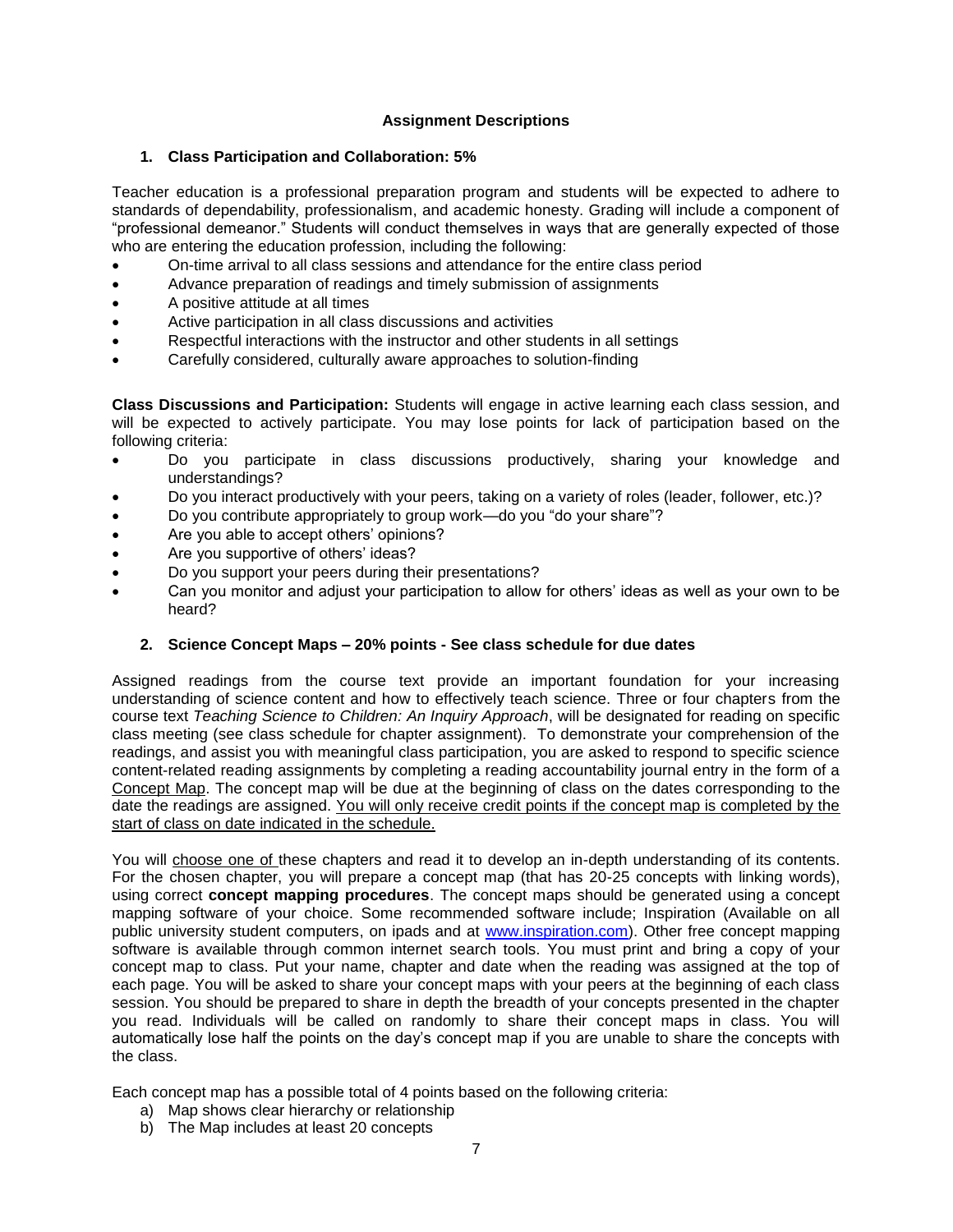- c) Maps cover the depth of the science content in the assigned chapter
- d) Maps use 1-2 words or nouns for Concepts (not sentences)
- e) Maps use verbs or prepositions for linking words between concepts

### **3. California Science Framework and Health [Science Content Standards A](http://www.cde.ca.gov/be/st/ss/documents/sciencestnd.pdf)ctivity – 10 pts**

Purpose of the assignment: To read a portion of the California Science Framework and the Standards for an assigned grade level. You will write your individual response to the readings. Then you will work with your partner to prepare and do a presentation to the class. It is essential for you to do the reading and the write-ups BEFORE you meet with your partner.

#### **Task I: Framework Summary Response: (Individual) – 2 pts**

- Read the first part of the California Science Framework, up to page 22. This includes Board Policy, the Introduction and Chapters One and Two.
- Think about the reading holistically.
- Type a response to the reading (about one page long), in your own words, that answers these questions: What were the most important ideas addressed in the reading? How does science teaching differ from instruction in other subjects? What are the most important elements of a strong science instructional program?

Come to the next class session (#2) prepared to discuss the questions and turn in your answers. At least one full page of text is required. Turn in a hard copy of Task I in class on the second class session and post on the Cougar Courses class page under the appropriate link.

#### **Task II A: Grade level Science Content Standards Response: (Individual) – 3 pts**

Using the standards for your assigned grade level, pick a line item from physical science, life science, and Earth science. For each one, come up with a brief description of an activity that children in that grade can do that **also** addresses one of the Investigation and Experimentation standards for the grade.

You should end up with three sections for science, each of which includes a content line (physical, life, or earth science), an Investigation and Experimentation line, and a 2-5 sentence description of an activity that combines the two. See example on page 8.

#### **Task II B: Grade level Health Education Content Standards Response (Individual) – 2 pts**

[The Health Education Content Standards for California Public Schools](http://www.cde.ca.gov/be/st/ss/documents/healthstandmar08.pdf) are categorized into 8 Health Content Standards: Essential Health Concepts; Analyzing Health Influences; Assessing Valid Health Info; Interpersonal Communication; Decision Making; Goal Setting; Practicing Health Enhancing Behaviors; and Health Promotion. These 8 content standards are included in 6 Health Content Areas: Nutrition and Physical Activity; Growth, Development & Sexual Health; Injury Prevention and Safety; Alcohol, Tobacco, and Other Drugs; Mental, Emotional, and Social Health; and Personal and Community Health.

For the same grade level assigned to you for Task II A, you will select one Health Content Standard under one of the Health Content Areas and write an activity that students in that grade level can do. You should end up with one section for Health Education, which includes one Health Content area, one Health Content Standard, and a 2-3 sentence description of an activity that reflects both.

#### **Hard Copy due date: Class session 2. Upload your Task II A AND Task II B (One document) to Moodle session 2.**

The complete write up for Tasks II A and II B should be no more than two pages. See page 9.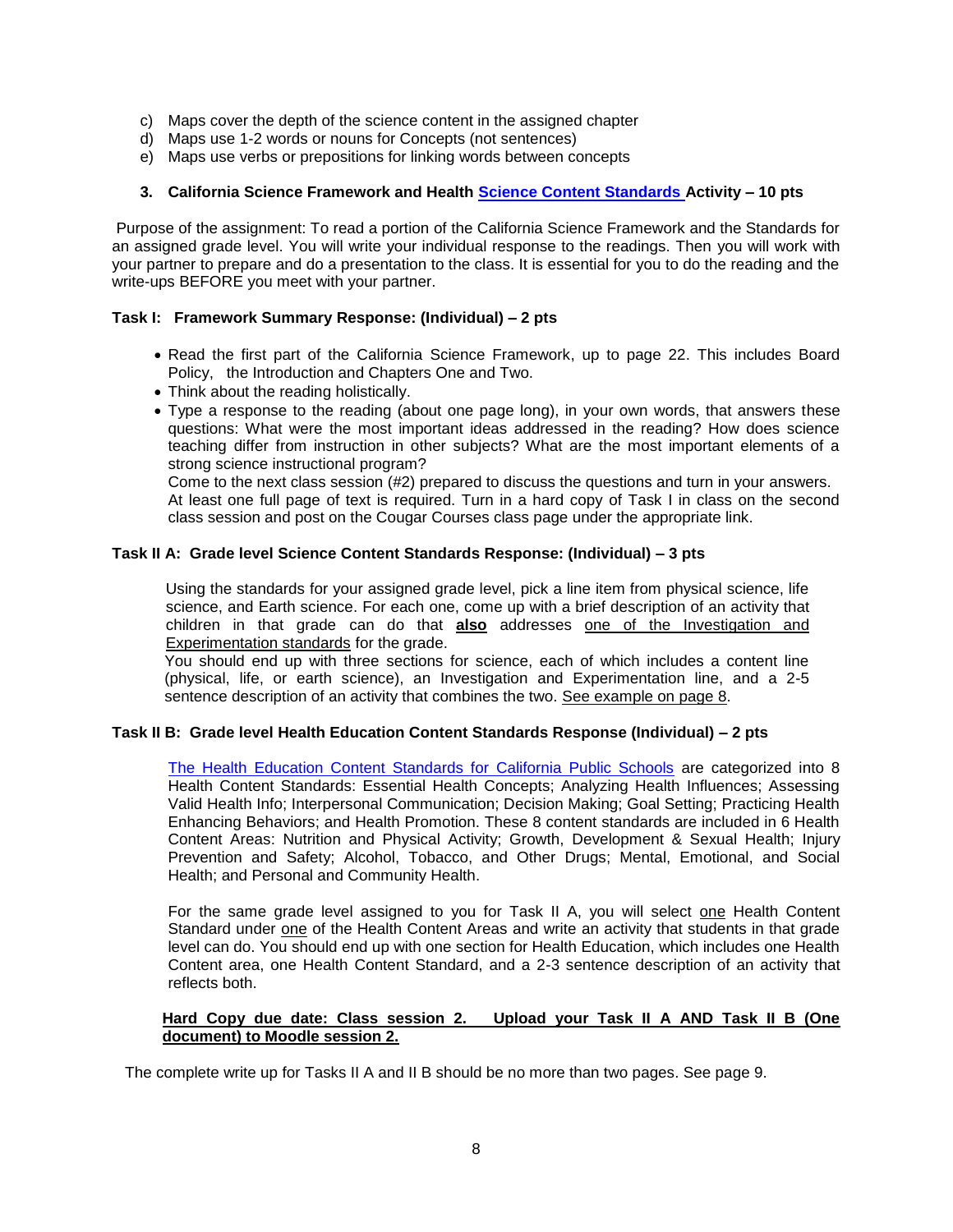#### **Task III: Team preparation and presentation – (in class with your team)** –3 **pts**

Get together with your team. Look at the activities that were collectively written up for Task II A. Choose one activity. Then…

- As a team, word process a lesson sketch/description for the activity (with a lesson title, science content and Investigation and Experimentation standards, learning objectives, an assessment plan, and a brief but detailed description of the activity). Make sure you quote the standards on which your lesson plan is based. Add group lesson sketch to group PPT below.
- As a team, come up with a brief overview of the Science Standards for your grade. Don't try to give us every single line of the standard. Summarize it in such a way that we see generally what students are supposed to learn in Physical, Earth, and Life Science and in Investigation and Experimentation in that grade—the Big ideas. On a PPT, list the competencies indicated in the Science Standards for your grade. Upload your group PPT to Moodle session 2.
- In 8 minutes or less, present your lesson plan sketch and science standards overview to the class. Be prepared to explain why your lesson activity represents really good science for kids.
- Each team member should also add to the group PPT his/her Health Content Standard/Health Content Area idea (i.e., Task II B)

Your grade for this assignment will be based on the content and quality of your presentation, and the level of collaboration with your team.

Hard Copy of Lesson Sketch due date: Class session 2: Upload the group lesson sketch done for Task III and the group PPT to Moodle session 2.

#### **Sample Response to Assignment Tasks II A and II B**.

#### Grade Four

Physical Science

1b. Students know how to build a simple compass and use it to detect magnetic effects, including the Earth's magnetic field

Investigation and Experimentation

6f. Follow a set of written instructions for a scientific investigation.

Activity

Following directions from the Internet, the students will work in partner pairs to build compasses, using paper cups, thread, a needle and a magnet. They will observe and record the action of the compass indoors and outdoors, and in proximity to various objects.

#### Life Science

2c. Students know decomposers; including many fungi, insects, and microorganisms, recycle matter from dead plants and animals.

Investigation and Experimentation

6c. Formulate and justify predictions based on cause-and-effect relationships.

Activity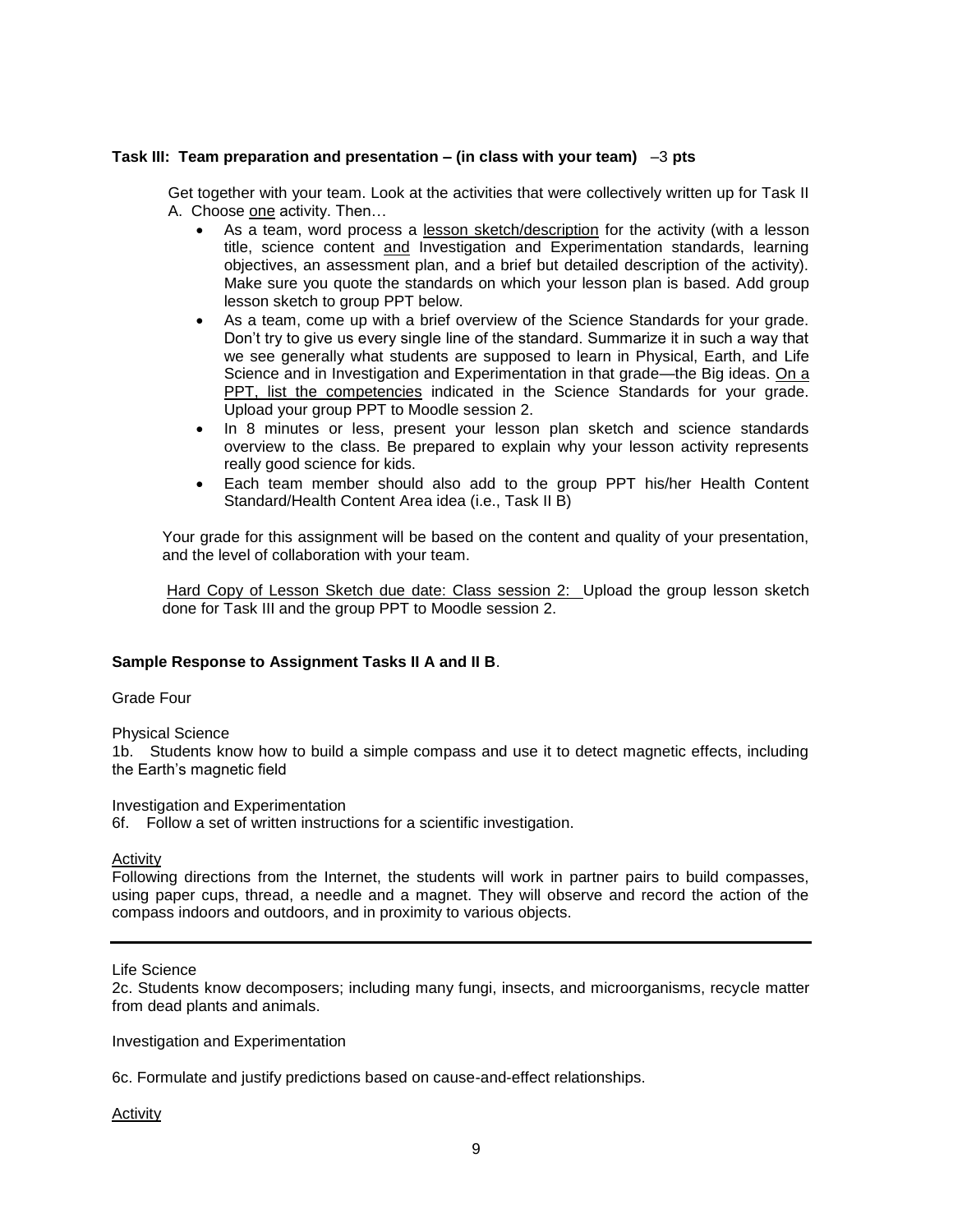The students will predict the growth of mold on bread that has no preservatives. They will observe and record the progress of the mold in various circumstances (if the bread is left in the open air, if the bread is in a closed sandwich bag, etc.)

#### Earth Science

5c. Students know moving water erodes landforms, reshaping the land by taking it away from some places and depositing it as pebbles, sand, silt, and mud in other places (weathering, transport, and deposition).

Investigation and Experimentation

6b. Measure and estimate the weight, length, or volume of objects.

# **Activity**

In groups of four, students will create landforms (using common dirt) on cookie sheets. They will add measured amounts of water to their landforms, and will collect and measure the dirt that runs off.

#### Health Content Area: Nutrition and Physical Activity

Health Content Standard 1.8.N - Identify ways to increase and monitor physical activity*.*

#### Activity

In pairs, students will take turns in a jump rope activity. Starting with 5 jumps and increasing the jumps by 5, they will observe and record the maximum number of jumps that their partner can comfortably complete.

#### **4. 5E Hands-on Learning Cycle Science Lesson Plan – 10 pts - See class schedule for due dates**

The spirit of the assignment is to develop and teach a particular kind of a science inquiry lesson that teaches both science process skills and science content using the learning cycle instructional model.

You will work in groups of three to create and lead a science lesson based on the Learning Cycle Model of Instruction. You will prepare and teach this lesson to your classmates. Use activities from the textbook, Internet sites or other science resources. The team should teach the lesson as you would to elementary or middle school students.

The lessons should include hands-on activities that emphasize specific science process skills and specific science concepts. The Exploration and Application phases of the Learning Cycle require different hands-on science activities and manipulatives. Hands-on activities are NOT reading or completing worksheets (though they may require students to read something or complete lab observation sheets).

Your lesson plan should also identify and explain Strategies for English language learners and adaptations for students with special needs and adaptations for GATE students.

# **5E –Learning Cycle Lesson Procedures/ Instructional Strategies**

Explain the procedures thoroughly for each phase of the Learning Cycle. Include what the teacher will do and what the students will do.

# **5E- Learning Cycle:**

**Learning Cycle Part 1: Engage**: the "catch"

- Tap students' Prior Knowledge
- Focus learners thinking by piquing their interest
- Spark interest in the topic

**Learning Cycle Part 2: Explore**: the "do"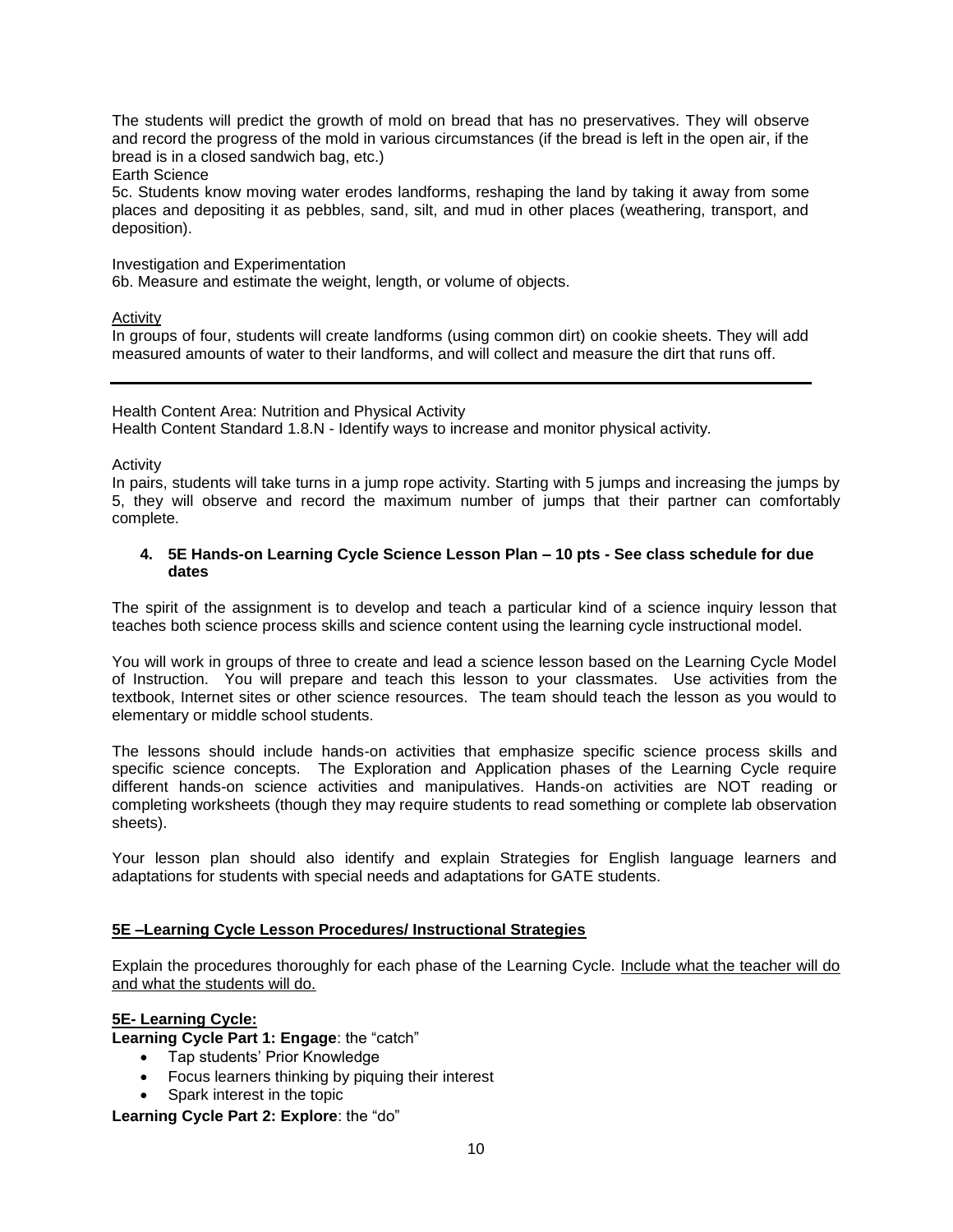- Provide hands- on activities
- Provide common, concrete, tactile experiences with skills and concepts
- Student driven
- Inquiry based

### **Learning Cycle Part 3: Explain**: "the lesson"

- Connect the pieces together
- Use language of instruction
- Higher order thinking questions
- Use students previous experiences as the basis for explaining concepts
- Clarify and correct misconceptions

### **Learning Cycle Part 4: Elaborate/Concept Application**: the "enrich"

- Apply real life application using another similar activity
- Deepen understanding of concept
- Apply concept in new context
- Expect students to use content (topic) terms appropriately
- Apply or extend concepts and skills in new situation

### **Learning Cycle Part 5: Evaluate**: the "did they get it?"

- How will your students demonstrate that they have met the objective(s)?
- What evidence demonstrates that they have achieved the objective?
- Student demonstrates knowledge of concept and/or skills

#### **Differentiation and/or accommodation of instructional strategies and activities for EACH of these student populations (one student per population) described in your lesson plan:**

Instructional Adaptations and/or Accommodations (3) for ELL students:

- $\bullet$
- $\bullet$
- $\bullet$

Instructional Adaptations and/or Accommodations (3) for students with special needs (SPED):

- $\bullet$
- $\bullet$  $\bullet$

Instructional Adaptations and/or Accommodations (3) for GATE students

- $\bullet$
- $\bullet$

#### $\bullet$ **Also include at the end of the Lesson Plan document:**

**Science Content Background:** 1-2 pgs minimum summary of the science content background that teachers need to know to effectively teach the lesson (goes beyond lesson content knowledge a teacher needs to know).

**Web Sites**: At least 3 interactive relevant (K-8) science web sites with descriptions

**References:** Title, author, publisher, year of all resources consulted for lesson plan concepts/ideas/activities.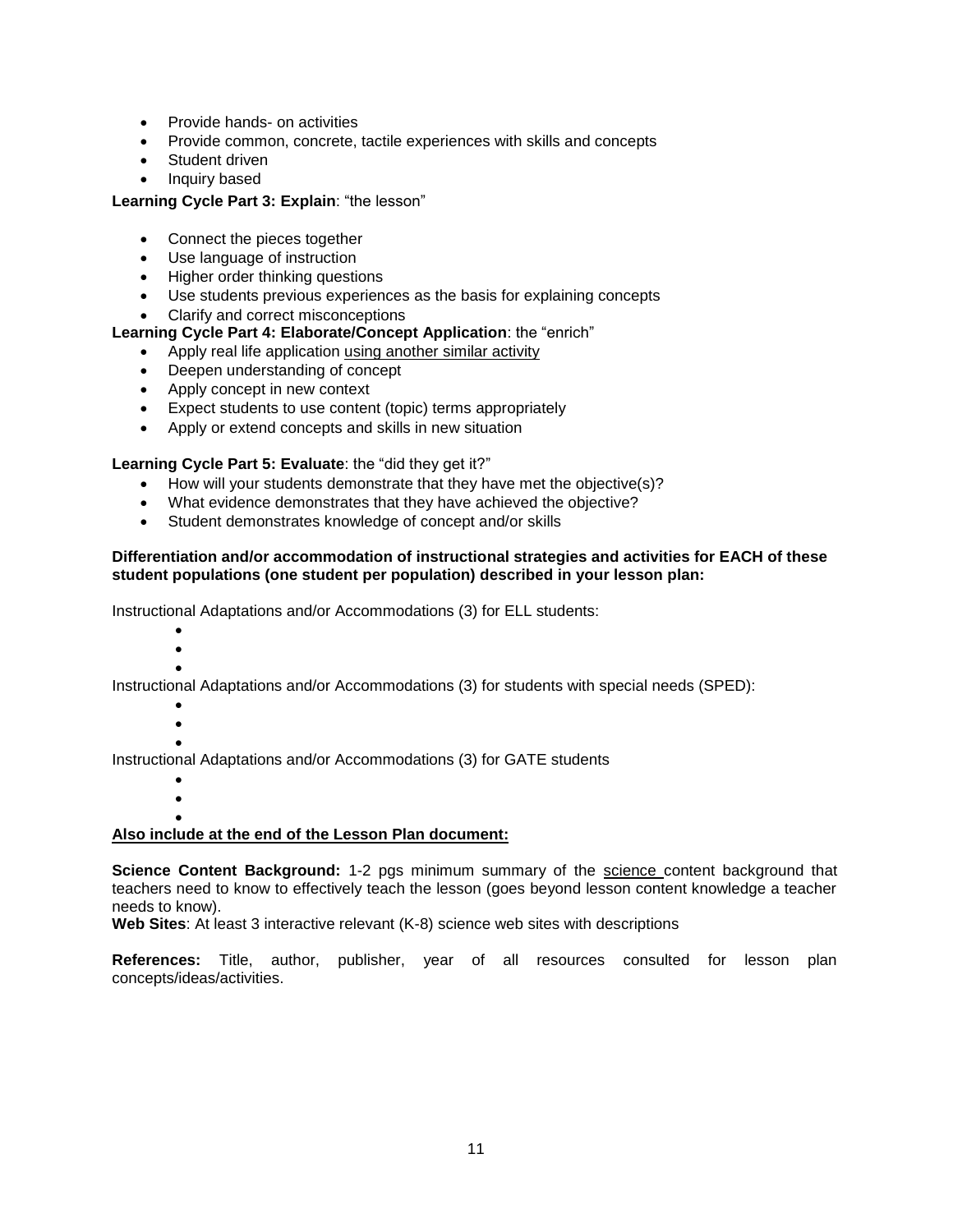#### **5. 5E Hands-on Learning Cycle Science Lesson Presentation – 10 pts (See assignment grading rubric on cougar courses) See class schedule for due dates**

Each team will be allocated a maximum of 30 minutes of class time to teach their lesson. Prepare and use a PowerPoint Presentation or a similar presentation platform using iPADs to present your lesson. The PowerPoint should include all elements of the lesson plan so that peers can see explicitly the flow of the lesson from standards, objectives, assessment plan, what you did for each segment of the 5E learning cycle. The presentation should also include a detailed explanation of the science content, as well as a list and definitions of science concepts important to the lesson. Include a list of websites (with short descriptions) that address the science topic and concepts through simulations, graphics and movies. You should have links to these web sites and show examples during the lesson.

**Begin Exploration with students making predictions or answering essential questions or completing a challenge**. You should take the activities "off the paper" and require students to use the science process skills with science manipulatives. **You need to know and demonstrate the stages of the Learning Cycle, or you will not be given credit for your lesson.** Be sure you understand the concepts you are emphasizing, and that you can explain them. The lessons should be developmentally appropriate for K-8 grade students, and should follow the NSTA Safety Guidelines.

Bring one copy of your lesson plan to class for the instructor on the day of your presentation and post a copy of the lesson plan on the online forum of the Cougar Courses page for access by your classmates.

### **6. 5E Hands-on Learning Cycle Science Lesson Reflection – 5 points: Due one week from the date of your presentation**

After teaching the lesson in class, you should individually complete a lesson reflection. The reflection should describe the how the activities and assessment plan address the learning goals of the lesson and the strengths, weaknesses, and recommendations for improvement. This should be done by responding to the following prompts guide your reflection:

- Describe the learning goals and the activities that you chose to help students make progress towards achieving these goals.
- Explain why you chose these activities for addressing the stated learning goals/needs.
- How effective were the activities in helping students make progress towards achieving the learning goals?
- How effective was your assessment plan in providing information about student progress on the learning goals? Explain the strengths and weaknesses of your assessment in relationship to the learning goals/objectives and the evidence it provided on student learning. If the assessment did not provide sufficient information, what alternative assessments would you put in place based on the potential gaps in student learning assessment?

\*No longer than 2 pages

# **7. Science Exploratorium Lesson & Presentation: 20 points**

In this activity you will have the opportunity to teach a mini hands-on science lesson to real students and practice differentiating instruction on the spot based on student needs. You will work in groups as assigned in class

- Develop an inquiry activity that uses a discrepant event appropriate for elementary students.
- Prepare a hands-on science lesson and poster about a discrepant event that leads to a science concept.
- You will present the lesson at a Middle School Science Exploratorium. The audience will be 6/7 grade students (subject to confirmation) at a local middle school to be identified later in the semester.
- Be sure you understand the concept(s) you are emphasizing, and that you can explain it.
- The activity should be developmentally appropriate, and should follow the NSTA Safety Guidelines.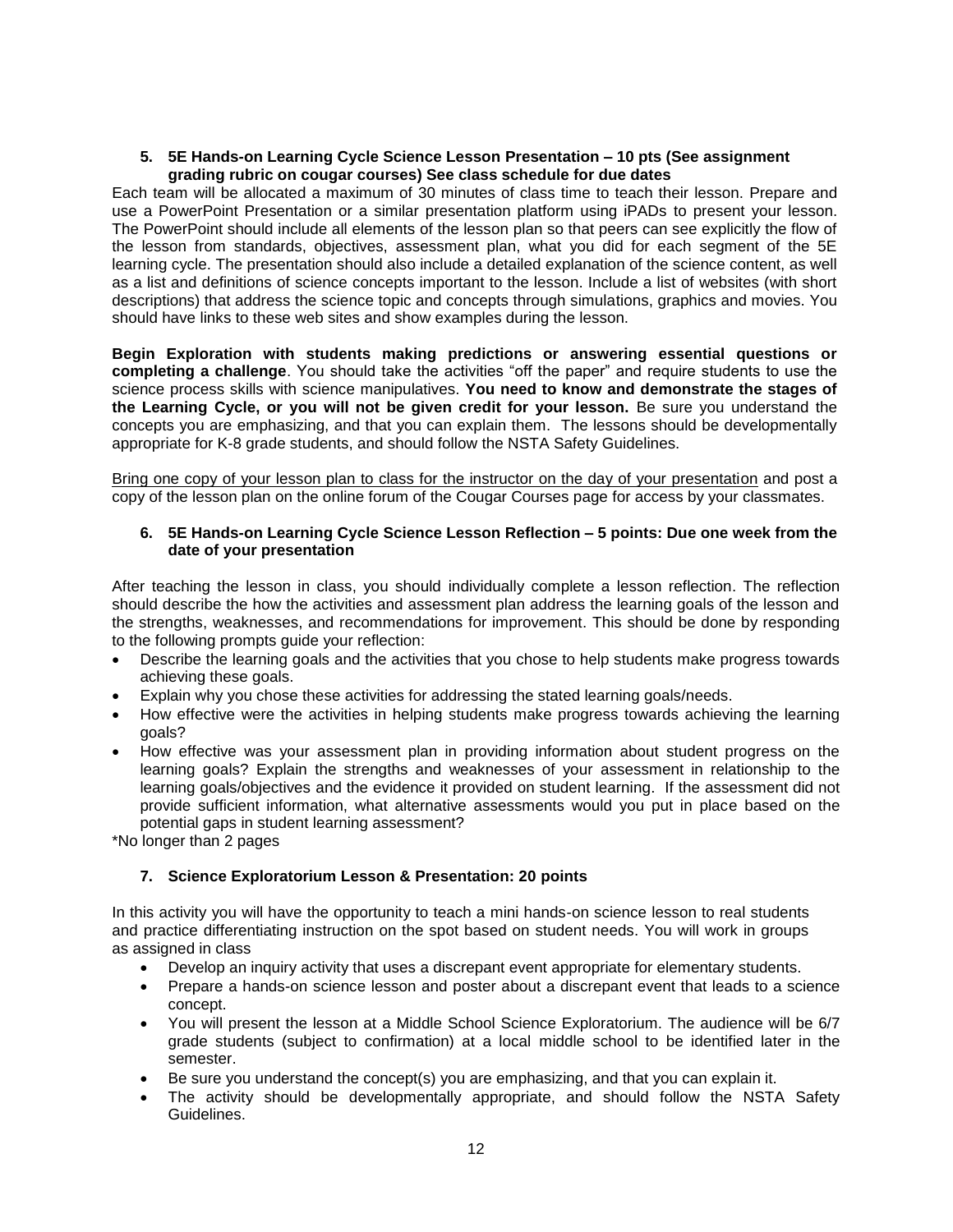The activity should include hands-on tasks and should emphasize particular science concepts. The activity should allow students to explore and then you will explain the concept behind the activity.

Turn in your typed Lesson Plan with your names at the top and REFERENCES at the bottom.

- 1. Science Concept (and definition) you are teaching. Write it out in a complete sentence. Do not say "The students will \_\_\_\_\_." (That is an objective, not a science concept.)
- 2. Lesson Objectives
- 3. California Science Content Standards addressed
- 4. Exploration Activity
- 5. Concept Invention
- 6. Concept Application Activity

On the day of the fair, you will do the activity repeatedly (about 10 times) to teams of about 7 students.

# **8. Technology Integration & NGSS Activity and Reflection – 10 points**

Guest teachers and professors will be sharing a number of technology lessons and activities from their own classrooms. As they present and you try out each of the tools take reflective notes on the following prompts:

At the end of the day, you will submit on Cougar Courses a typed response to the prompts for two of the activities.

Prompt: There are 8 Science and Engineering Practices in the Next Generation Standards listed as:

- 1. Asking questions (for science) and defining problems (for engineering)
- 2. Developing and using models
- 3. Planning and carrying out investigations
- 4. Analyzing and interpreting data
- 5. Using mathematics and computational thinking
- 6. Constructing explanations (for science) and designing solutions (for engineering)
- 7. Engaging in argument from evidence
- 8. Obtaining, evaluating, and communicating information

For your chosen technology lesson presentation explain how the activity in that lesson addresses at least 4 of the Science and Engineering Practices.

# **9. Integrated Science & Social Studies Unit, Webquest and Presentation–10 Points**

This assignment is tied to the Unit Plan Project from other classes. For this assignment, you will plan a unit of instruction for an appropriate grade for an interdisciplinary team that includes science and other subject areas as desired. This unit will be appropriate for approximately two – three weeks of instruction for a heterogeneous elementary classroom as described in EDMI 544. For the science lesson of the unit, you will create a webquest that demonstrates your understanding of organizing web-based resources to specific science lessons. Your task is to think about how you can invite 5-8 grade students to participate in some aspects of your resource project through the use of a webquest.

### Procedures to follow for the webquest:

a. Read Chapter 3 in the Friedl Text.

b. You will integrate technology in your unit plan by creating a webquest that provides opportunities for 5-8 students to use technology to explore or access the content and/or skills associated with your unit plan theme. Use zunal [\(www.zunal.com\)](http://www.zunal.com/) or a similar webquest creation template. Your webquest must include but not limited to the following:

**Introduction** – Should identify a need that students can relate to and the learning objectives that will be achieved by meeting the need it achieve?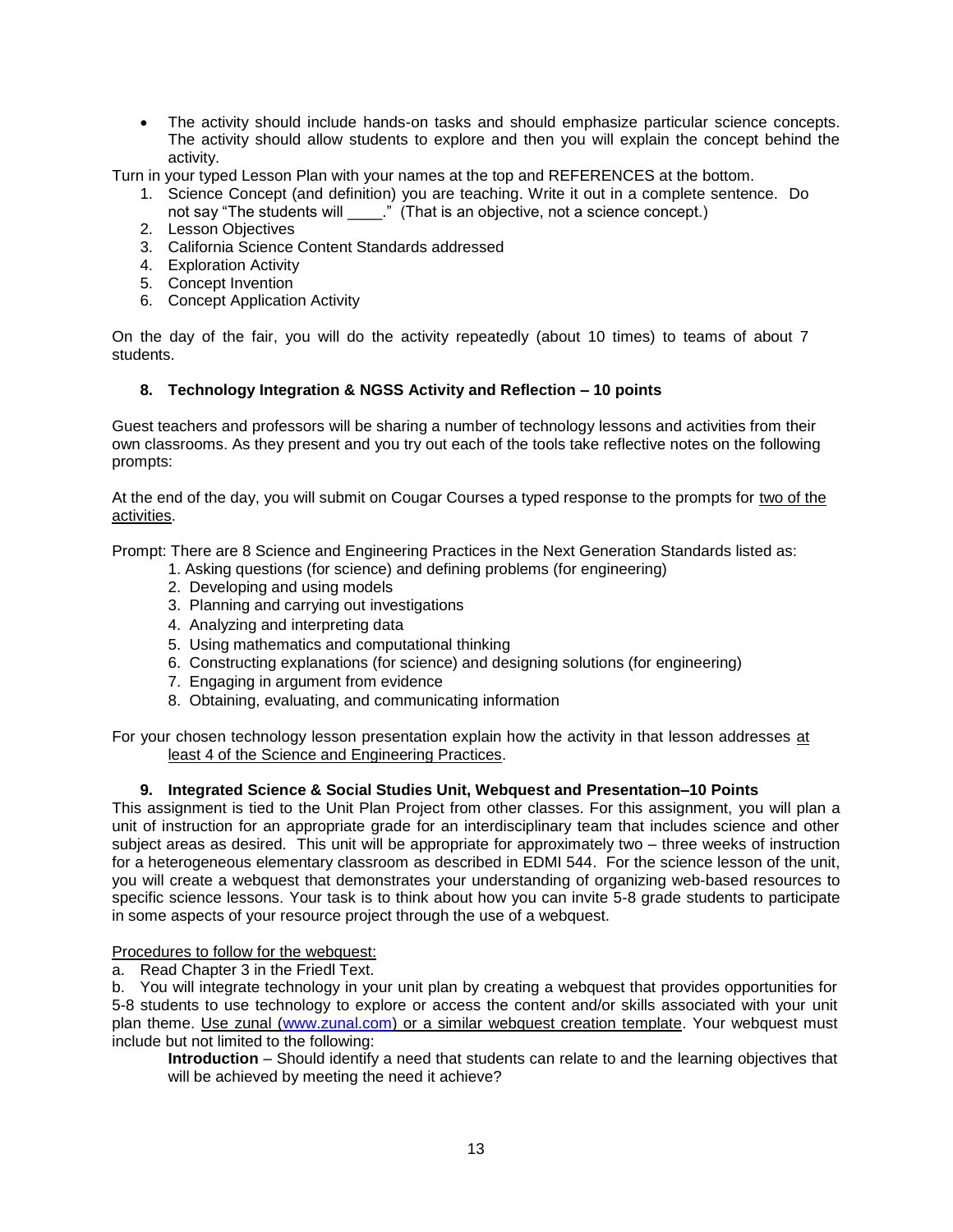**Task and product** - What will the students do? The activity or task should be such that it solves the need identified in the introduction. It could be a challenge, creation of a product. Describe the problem or challenge to solve or product to create that that you will task to students with the students as your audience. What will be the final product they students will submit?

**Process**: How will the students go about completing the task? Describe the step-by-step process.

**Resources**: What resources (should include web resources) are available for students to complete the task? Note the Zunal allows you to add resources to every section of the webquest. **Evaluation**: How will the products be assessed and evaluated? Include the rubric that will be used evaluate the final product.

Your final webquest will be submitted as a link through the Cougar Course site and you will share your webquest as part of your unit plan presentation. Credit for this assignment includes the webquest itself, the integrated unit and the presentation.

#### **10. Make-up Assignment: 5 make up points for each missed class or late arrivals/early departures**

By completing this assignment you have the opportunity to offset penalty points for missing up to two entire classes or a combination of up to three late arrivals and/or early departures. Attend a science related informal site or formal event or presentation equivalent in time and effort to one class session (3 hrs). This could be a field trip, museum, lecture or some other equivalent experience that will assist you either directly or indirectly in becoming a science teacher and expands your science knowledge. Your choice! But you may not use an activity attended prior to the first day of this class! However, you may revisit a site you have previously visited.

To complete this assignment: 1) Visit a science related informal site or formal event or presentation; 2. Participate and learn some new scientific knowledge and new ways in which the activity can be used to teach science. Document through pictures and videos or artifact collection where possible 3) Prepare a written summary of your visit documenting what you did for the 3 hours you were at the site, what science ideas and concepts you learned from the visit or presentation and how the visit or presentation can be applied to teaching in K-12 environments; 4) Post your write up to the Cougar Course site related forum; 5) do a 5 minute PowerPoint presentation to the class during class one of the classes addressing the what you did, what you learned, how it can be applied, highlighting resources from the site, Discuss with the instructor about the class time in which you may do the presentation. The presentation must be done during one of the scheduled class sessions.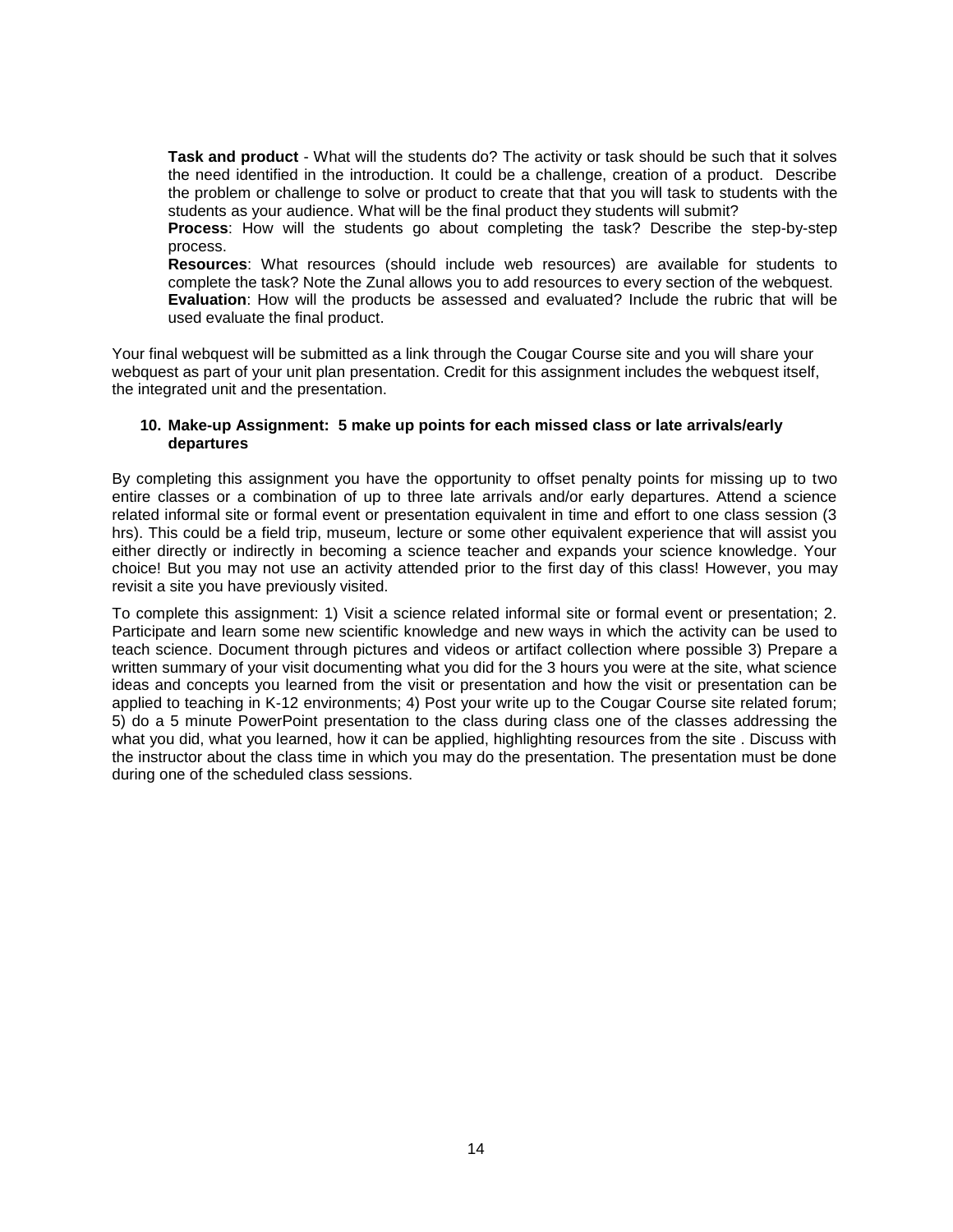#### <span id="page-14-0"></span>**(Updated 1/19/15) DATE COURSE TOPICS & ASSIGNMENTS Readings and Assignments Due** 1/20/2015A.M. Class Session 1 Course Overview: Syllabus and Text The Nature of Science (Discrepant Events, Inquiry Process Skills • Science Content Standards/Framework **Overview**  Work time for Standards Task I & II Bring Syllabus to class Read Chapters 1 and 2 *Bring required textbook* 1/23/2015 A.M. Class Session 2 What are the overarching themes that we want our students to learn in science? -Focus on standards and Framework Task II and III -Focus on sequencing instruction -Writing Concept Maps Download and print out CA Science Content Standards (5- 8). Download and read CA Science Framework chapter 1 and 2( pp. 1-22) **DUE:** Framework and Standards Task I (individual) **Due:** Framework & Standards Task II A & II B (Individual). Post to Moodle **Due:** Framework and Standards Task III Presentations (team). Post to Moodle – (one posting per team) 1/26/2015A.M. Class Session 3 How shall we sequence the learning activities so that students can learn the intended themes? - using the Learning Cycle to teach science as inquiry - Teaching Science to English Language **Learners** -Teaching Science to Gate and Students with Special Needs -Class time for Sign-Up: 5E Lesson Presentations. *-Read Learning Cycle Handout and bring a copy to class.* 1/29/2015 P.M. Class Session 4 What shall we use as the best indicators that students have learned and understand the intended outcomes? - Concept Map Sharing #1 Focus on Lesson Planning Focus on Assessments (performance assessments, developing criteria for assessing learning and using rubrics) Instructor Led Learning Cycle Lesson *- Read Chapter 4 or 5 or 6 of Teaching Science to Children.* **- DUE: Concept Map #1 on one of Ch. 4, 5, 6.** 1/30/2015 P.M. Class Session 5 Developing creative Learning Cycle Lesson Plans Team time for 5E Lesson Plan/Presentation (time permitting) -**DUE: hands-on Lesson Plans Due**

# **TENTATIVE CLASS SCHEDULE**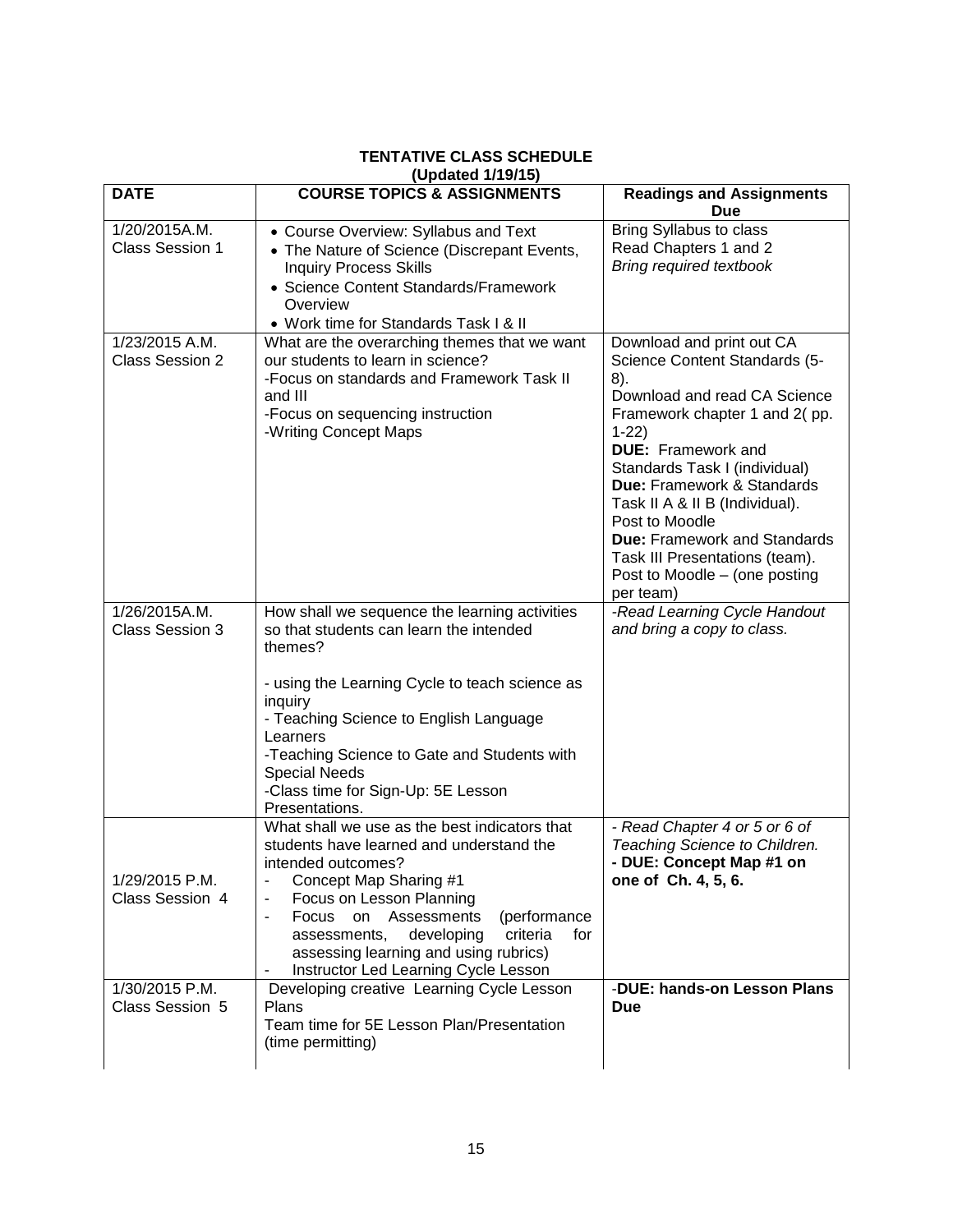| <b>DATE</b>                               | <b>COURSE TOPICS &amp; ASSIGNMENTS</b>                                                                                                                                                                                                                 | <b>Readings and Assignments</b><br><b>Due</b>                                                                                                                                                                                                                                                                                                                  |
|-------------------------------------------|--------------------------------------------------------------------------------------------------------------------------------------------------------------------------------------------------------------------------------------------------------|----------------------------------------------------------------------------------------------------------------------------------------------------------------------------------------------------------------------------------------------------------------------------------------------------------------------------------------------------------------|
| 2/02/2015 A.M.<br>Class Session 6         | - Safety Guidelines for Science Classrooms<br>- Share Concept Maps #2                                                                                                                                                                                  | Read Chapter 7 or 8 or 9 of<br>Teaching Science to Children.<br><b>DUE: Concept Map #2 on one</b><br>of Ch. 7, 8, 9.                                                                                                                                                                                                                                           |
| 2/04/2015 A.M.<br><b>Class Session 7</b>  | What Activities of Teaching shall we use to<br>make the content accessible to ALL students?<br>- Share Concept Maps #3<br>- Team 1 The 5E Science Lesson Presentation<br>- Team 2 The 5E Science Lesson Presentation                                   | - Read Chapter 10 or 11 or 12<br>- DUE: Concept Map #3 on<br>one of Ch. 10, 11, 12 due<br>-Hands-on lesson Presentations<br>x <sub>2</sub>                                                                                                                                                                                                                     |
| 2/09/2015 P.M.<br><b>Class Session 8</b>  | What Activities of Teaching shall we use to<br>make the content accessible to ALL students?<br>- Share Concept Maps #4<br>- Team 3 The 5E Science Lesson Presentation<br>- Team 4 The 5E Science Lesson Presentation                                   | Read Chapter 13 or 14 or 15<br>- CONCEPT MAP #4 on one of<br>Ch. 13, 14, 15 due<br>-Hands-on lesson Presentations<br>x <sub>2</sub>                                                                                                                                                                                                                            |
| 2/11/2015 A.M.<br>Class Session 9         | What Activities of Teaching shall we use to<br>make the content accessible to ALL students?<br>- Share Concept Maps #5<br>- Team 5The 5E Science Lesson Presentation<br>- Team 6 The 5E Lesson Presentation<br><b>Science Exploratorium Discussion</b> | - Read Chapter 16 or 17 or 18<br>-DUE: Concept Map #5 on one<br>of Ch. 16, 17, 18<br>- Hands-on lesson<br>Presentations x2<br>-DUE 2/11: Hands-on Lesson<br>Reflection from 1 <sup>st</sup> presenters<br>-DUE 2/16: Hands-on Lesson<br>Reflection from 2 <sup>nd</sup> presenters<br>-DUE 2/18: Hands-on Lesson<br>Reflection from 3 <sup>rd</sup> presenters |
| 2/23/2015 A.M.<br>Class Session 10        | - Share Concept Maps #6<br>-Writing Science Web Quests & Technology for<br>science Teaching<br>- Informal Science Site Visit Presentations<br>Science Fair Exploratorium Preview                                                                       | - Read Chapter 19 or 20 or 21<br>- DUE: Concept Map #6 on<br>one of Ch. 19, 20, 21<br>Read Chapter 3 of Teaching<br>Science to Children                                                                                                                                                                                                                        |
| 2/25/2015 P.M.<br><b>Class Session 11</b> | Guest Speakers - Technology Integration &<br><b>NGSS Activity and Reflection</b>                                                                                                                                                                       | <b>Due: Technology Integration</b><br>& NGSS Activity and<br><b>Reflection</b>                                                                                                                                                                                                                                                                                 |
| 3/04/2015 A.M.<br>Class Session 12        | Current Issues in Science Education &<br><b>Scientific Community</b><br>Adapting Science curriculum for children with<br><b>Special Needs</b><br><b>Science Fair Exploratorium Planning</b>                                                            | - DUE 3/04/15: Science<br><b>Exploration Fair Lesson Plan</b><br>and $\frac{1}{2}$ page student data sheet                                                                                                                                                                                                                                                     |
| 3/09/2015 A.M.<br>Class Session 13        | <b>Science Fair Exploratorium</b>                                                                                                                                                                                                                      |                                                                                                                                                                                                                                                                                                                                                                |
| 3/09/2015 P.M.<br>Class Session 14        | <b>Science Fair Exploratorium</b>                                                                                                                                                                                                                      |                                                                                                                                                                                                                                                                                                                                                                |